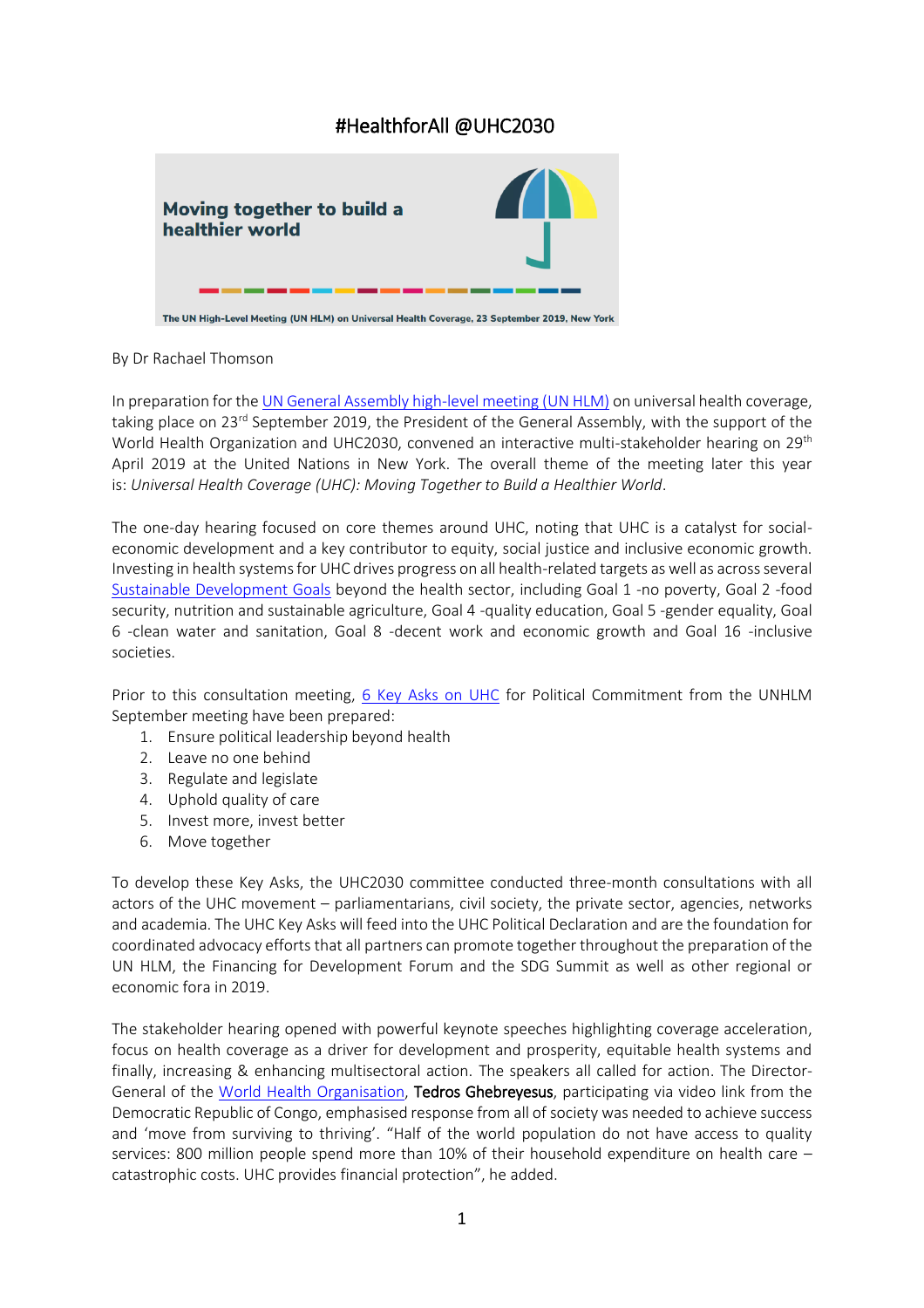[AMREF](https://amref.org/) Health's CEO and Co-Chair of UHC 2030, Dr Githinji Gitahi asked governments to commit at least 5% Gross Domestic Product on public health spending as UHC is not a technical problem but a social and ethical one. 'Make your power count today!' he advocated. Dr Alaa Murabit, a Sustainable [Development Goals Global Advocate](https://www.un.org/sustainabledevelopment/sdgadvocates/) explained that UHC is not just medical treatment or medical provision but is a definition of human security – environmental, safe clean workplaces, equal opportunity, recognising social political and historical forces. She added that UHC breaks cycles of poverty, ill-health and child marriage.

The structure of the meeting was three panel discussions interspersed with certain organisations asked to present their two-minute statements on UHC. There was an interactive '[pigeon hole](https://pigeonholelive.com/)' app where the audience could submit and vote on questions for the panel.

### Panel 1: Session 1: UHC as a driver for inclusive development and prosperity

The focus of this panel was discussion of health as a human right. Amanda Glassman highlighted the [Disease Control Priority project](https://www.dcp-3.org/about-project#main-content) which compared cost effective interventions, with a quarter of all economic growth coming from investments in health. Professor Srinath Reddy of [Public Health](https://phfi.org/)  [Foundation of India](https://phfi.org/) explained that investing in strong primary care is necessary to ensure health systems deliver the services that people need. He called on governments to increase investments in public health care with key emphasis on primary health workers such as nurses and community health workers. He asked that they be administratively empowered and technically enabled, to deliver essential primary care services.

#### Panel 2: Session 2. Leave No One Behind – UHC as a commitment to equity

The panel discussed social accountability and UHC as a commitment to equity. It was highlighted that we need to move from commitment to action. The question was asked: 'How do we ensure that one billion more people have access to health care'?

In response to the [18 million shortage of health workers](https://www.who.int/hrh/news/2017/action-to-avert-an18-million-health-worker-shortfall/en/) to reach UHC, it was suggested that youth be empowered and involved in this process. Women and girls should no longer be considered as a marginalised group because when women are empowered, so is the community. Making sure that UHC works for communities means everyone's involvement and there is the need to promote the right to health and citizen participation. It was highlighted that 15% of the world's population who live with disabilities are unable to access the health care they need. UHC needs to be built on inclusive health systems. There was also a call fo[r progressive universalism](https://gh.bmj.com/content/bmjgh/2/3/e000342.full.pdf) which prioritises the most vulnerable.

## Session 3. Multi-sectoral and Multi-stakeholder Action and investments for UHC

This panel focused on how much progress has been made in certain areas such as through increased funding via the Global Fund and its use of multisectoral partners at all levels. It highlighted the need for inclusion of different groups during all stages of decision-making.

#### Key Observations from the Audience:

DFID expressed a need for better prioritisation using an integrated approach to UHC and quality of patient safety.

There are 18 million jobs needed to achieve UHC and a strong call, led by [Women in Global Health](https://www.womeningh.org/) and others, suggested that women can fill these especially as gender equality and women's rights are drivers of health. There was a strong call for a  $7<sup>th</sup>$  'Ask' on gender equity and reproductive rights addressing the following:

- Prioritise the health needs of the most marginalised women and girls.
- Address the gender determinants of health that drive risk and ill health for all genders